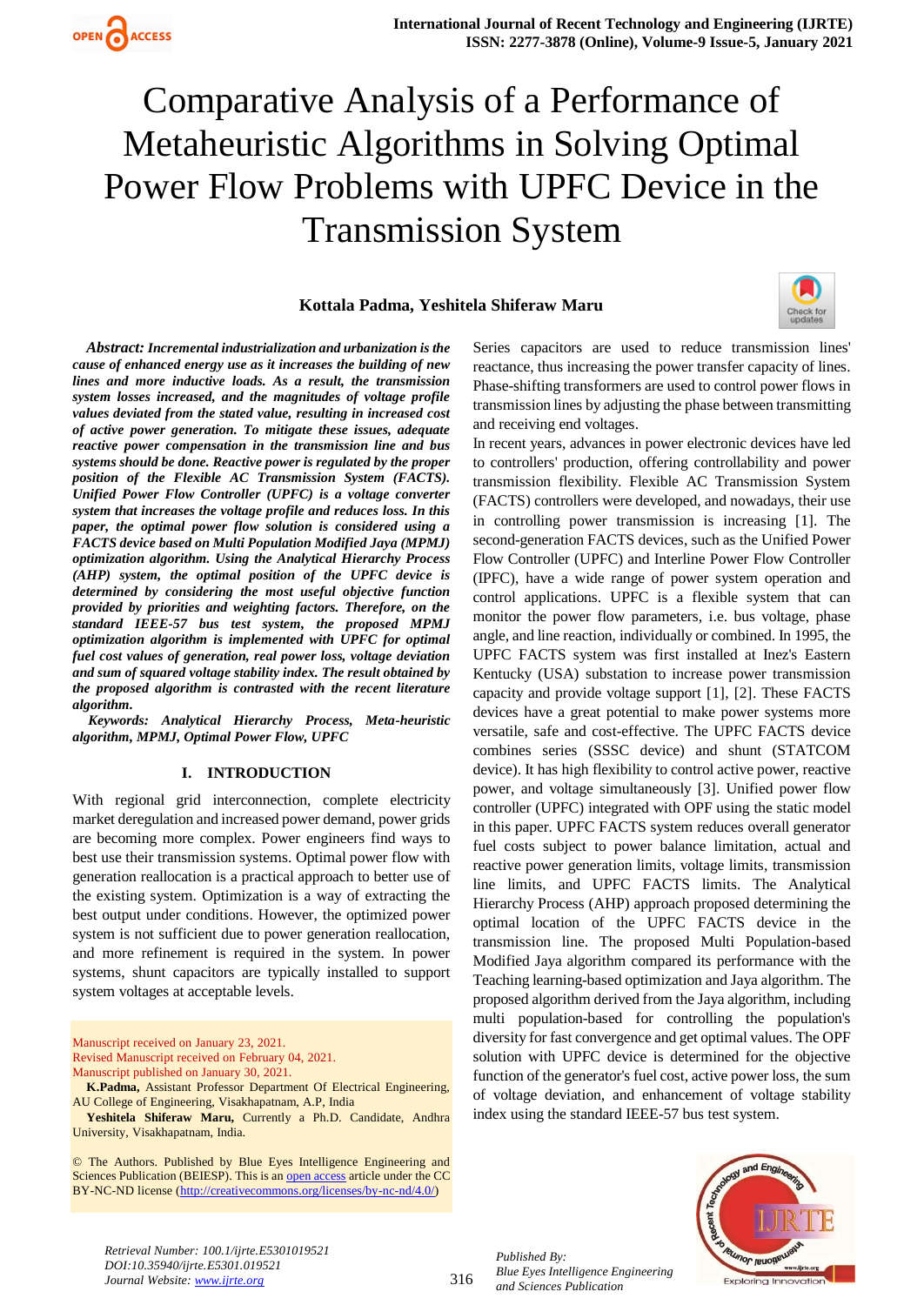# **Comparative Analysis of a Performance of Metaheuristic Algorithms in Solving Optimal Power Flow Problems with UPFC Device in the Transmission System**<br>  $P_{mn} = G_{mm}^{'}(V_m^2 + V_m V_s \cos \delta_{ms}) + G_{mn}^{'}(V_m V_n \cos \delta_{mn}) + G_p^{'}(V_m V_p \cos \delta_{mp})$

# **II. MODELLING OF UPFC FACTS DEVICES**

UPFC FACTS system is one of the most versatile FACTS systems capable of voltage management, series compensation, and phase shift, and can regulate line voltage and power flows. The steady-state UPFC mathematical model can be obtained by integrating bus m shunt power injection and bus n series power injection. Figure 1 shows UPFC's schematic equivalent power injection model. The UPFC device is both shunt and series controller so that according to the case study of this paper model analysis, it is getting better than both STATCOM and SSSC FACT devices. Neglecting converter losses and related coupling transformers during steady-state operation does not absorb or inject real power into the system [2]. The active power balance of the UPFC becomes;

$$
P_p + P_s = 0 \tag{1}
$$

However, both series and shunt converters can independently absorb or supply reactive electricity. The shunt converter's reactive power can be used to control bus m voltage in the AC system.





The power flow equation in the transmission line  
\n
$$
S_{mn} = P_{mn} + jQ_{mn} = V_m \left( Y_{mm}^{'} \left( V_m + V_s \right) + Y_{mn}^{'} V_n + Y_p^{'} \left( V_p - V_m \right) \right)^*
$$
\n
$$
S_{nm} = P_{nm} + jQ_{nm} = V_n I_{nm}^{'} = V_n \left( Y_{nm}^{'} \left( V_m + V_s \right) + Y_{nn}^{'} V_n \right)^*
$$
\n(2)

Active and reactive power flow with the UPFC FACTS device can be:

 ' ' ' ' ' ' ' ' ' ' sin sin sin sin sin sin cos cos cos *mn mm m m s ms mn m n mn p m p mp mm m s ms mn m n mn p m p mp mn mm m s ms mn m n mn p m p mp mm mm m s ms mn m n mn p m p mp B V V B V V B V V Q G V V G V V G V V B V V V B V V B V V* (3)

Similarly

Similarly  
\n
$$
P_{nm} = G_{nm}^{'}(V_n V_m \cos \delta_{mn} + V_n V_s \cos \delta_{ns}) + G_{nm}^{'} V_n^2 - B_{nm}^{'}(V_n V_m \sin \delta_{mn} + V_n V_s \sin \delta_{ns})
$$
\n
$$
Q_{nm} = -G_{nm}^{'}(V_n V_m \sin \delta_{nm} + V_n V_s \sin \delta_{ns}) + B_m V_n^2 + B_{nm}^{'}(V_n V_m \cos \delta_{nm} + V_n V_s \cos \delta_{ns})
$$
\n(4)

Finally, the power loss on the transmission line can be found by:

$$
\mathbf{b}_{12} = V_m^2 G_{mm}^{\dagger} + V_n^2 G_{nn}^{\dagger} + 2V_m V_n G_{mn}^{\dagger} \cos \delta_{mn} + V_m V_p \left( G_p^{\dagger} \cos \delta_{mp} - B_p^{\dagger} \sin \delta_{mp} \right)
$$
  
+
$$
V_m V_s \left( G_{mm}^{\dagger} \cos \delta_{ms} - B_{mm}^{\dagger} \sin \delta_{ms} \right) + V_n V_s \left( G_{mm}^{\dagger} \cos \delta ns - B_{nm}^{\dagger} \sin \delta_{ns} \right)
$$
(5)

The injected currents  $I_{m i n j}$ , and  $I_{n i n j}$  can be obtained and their

relationship with Vs and Vp is:  
\n
$$
\begin{bmatrix}\nI_{min} \\
I_{min}\n\end{bmatrix} = \begin{bmatrix}\n\frac{Y_{mm}^2 Z_s}{1 + Y_{mm} Z_s} + \frac{1}{Z_p} & -\frac{Y_{mm} Y_{mm} Z_s}{1 + Y_{mm} Z_s} \\
\frac{Y_{mm} Z_s}{1 + Y_{mm} Z_s} & -\frac{Y_{mm} Y_{mm} Z_s}{1 + Y_{mm} Z_s}\n\end{bmatrix} \begin{bmatrix}\nV_m \\
V_n\n\end{bmatrix} + \begin{bmatrix}\n\frac{Y_{mm}}{1 + Y_{mm} Z_s} & -\frac{1}{Z_p} \\
\frac{Y_{mm}}{1 + Y_{mm} Z_s} & 0\n\end{bmatrix} \begin{bmatrix}\nV_s \\
V_p\n\end{bmatrix}
$$
\n(6)

$$
\begin{bmatrix} I_{\text{minj}} \\ I_{\text{minj}} \end{bmatrix} = \begin{bmatrix} Y_{\text{max}} & Y_{\text{max}} \\ Y_{\text{max}} & Y_{\text{max}} \end{bmatrix} \begin{bmatrix} V_{\text{max}} \\ V_{\text{max}} \end{bmatrix} + \begin{bmatrix} Y_{\text{max}} & Y_{\text{p}} \\ Y_{\text{max}} & 0 \end{bmatrix} \begin{bmatrix} V_{s} \\ V_{\text{p}} \end{bmatrix}
$$
(7)

Where

$$
\sum_{V_n}
$$
\n
$$
Y_{nm} = G_{mm} + jB_{mm} = -\frac{Y_{mm}^2 Z_s}{1 + Y_{mm} Z_s} + \frac{1}{Z_p}, Y_m = G_{nn} + jB_{nn} = -\frac{Y_{mn}Y_{mn}Z_s}{1 + Y_{mm} Z_s}
$$
\n
$$
Y_{mn} = Y_{nm} = G_{mn} + jB_{nm} = -\frac{Y_{mm}Y_{mn}Z_s}{1 + Y_{mm} Z_s}
$$

The injected power at bus m (Sminj), and bus n-(Sinj) formulated as:

$$
S_{\min j} = V_m I_{\min j}
$$
  
\n
$$
S_{\min j} = V_n I_{\min j}
$$
\n(8)

From equation (4.15), and (4.22) the injected real power at bus-m (Pminj) and reactive power (Qminj) of a transmission line having a UPFC are as follows.



*Retrieval Number: 100.1/ijrte.E5301019521 DOI:10.35940/ijrte.E5301.019521 Journal Website: www.ijrte.org*

317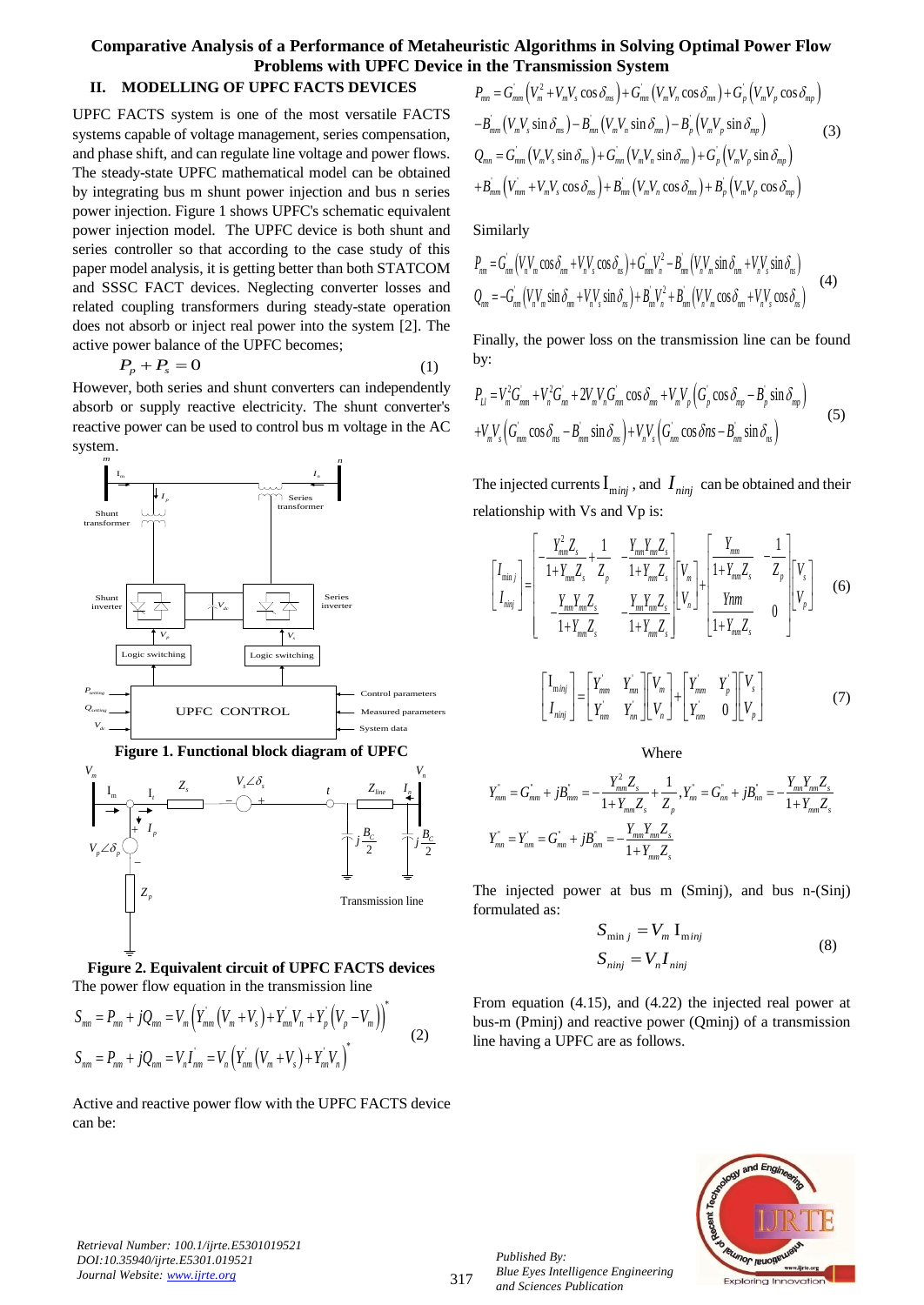

$$
P_{\min j}^{UPFC} = V_m^2 G_{mm}^* + V_m V n \Big( G_{mn}^* \cos \delta_{mn} + B_{mn}^* \sin \delta_{mn} \Big)
$$
  
+ 
$$
V_m V_s \Big( G_{mm}^* \cos \delta_{ms} - B_{mm}^* \sin \delta_{ms} \Big) + V_m V_p \Big( G_p^* \cos \delta_{mp} - B_p^* \sin \delta_{mp} \Big)
$$
  

$$
Q_{\min j}^{UPFC} = V_m^2 B_{mm}^* + V_m V n \Big( G_{mn}^* \sin \delta_{mn} + B_{mn}^* \cos \delta_{mn} \Big)
$$
  
+ 
$$
V_m V_s \Big( G_{mm}^* \sin \delta_{ms} + B_{mm}^* \cos \delta_{ms} \Big) + V_m V_p \Big( G_p^* \cos \delta_{mp} + B_p^* \cos \delta_{mp} \Big)
$$
 (9)

Similarly, the real power  $P_{n \text{in } j}^{UPFC}$ , and reactive power

$$
Q_{n\text{in }j}^{UPFC}
$$
 injection at the bus –n is:  
\n
$$
P_{n\text{in }j}^{UPFC} = V_n^2 G_m^* + V_m V_n \Big( G_m^* \cos \delta_{nm} + B_{nm}^* \sin \delta_{nm} \Big) + V_n V_s \Big( G_m^* \cos \delta_{ns} - B_{nm}^* \sin \delta_{ns} \Big)
$$
\n
$$
Q_{n\text{in }j}^{UPFC} = V_n^2 B_m^* + V_m V_n \Big( G_m^* \sin \delta_{nm} + B_m^* \cos \delta_{nm} \Big) + V_n V_s \Big( G_{nm}^* \sin \delta_{ns} - B_m^* \cos \delta_{ns} \Big) \Big( 10 \Big)
$$

The mathematical formulation of UPFC device which mentioned in equation (10) is incorporated with Newton Raphson load flow equation for further optimal power flow solutions.

#### **III. MATHEMATICAL FORMULATIONS OF OPTIMAL POWER FLOW**

The optimum power flow problem is primarily about minimizing the fuel cost of active power generations and power losses in the power system, given the system's operating limits.

The optimal power problem aims to find an optimal profile of active and reactive power generations along with voltage magnitudes in such a way as to reduce the overall operating costs of a thermal power system while meeting network protection constraints. The constraint minimization problem can be transformed into an unconstrained one by increasing load flow constraints into the objective function. Some well-known four forms of objective OPF problem are defined as:

Objective Function I: Min

2 1 1  $(a_i P^2_{\sigma i} + b_i P_{\sigma i} + c_i)$ \$/ *NG*  $f_1 = \sum_{i=1}^{NG} (a_i P_{gi}^2 + b_i P_{gi} + c_i)$ \$ / *h* is the total generation

cost function

Objective Function II:

Min 
$$
f_2 = P_L = \sum_{i=1}^{N_l} g_k \left[ V_i^2 + V_j^2 - 2V_i V_j \cos(\delta_i - \delta_j) \right]
$$

is the total real power loss

$$
\text{Objective Function III: Min } f_3 = \sum_{i=1}^{NL} \left( |V_i - 1| \right)^2 \text{ is a total}
$$

voltage deviation

Objective Function IV:

Min 
$$
f_4 = L_j = \left| 1 - \sum_{i=1}^{ng} F_{ji} \frac{V_i}{V_j} \angle \theta_{ij} + \delta_i - \delta_j \right|
$$
 is the sum of

the squared voltage stability index.

### **Equality Constraints**

The equality constraints for the proposed objective functions are as follows.

a) Real power constraints

$$
P_{Gi} - P_{Di} - \sum_{j=1}^{n} |V_i||V_j||Y_{ij}|\cos(\theta_{ij} - \delta_i + \delta_j) = 0
$$
 (11)

b) Reactive power constraints

$$
Q_{Gi} - Q_{Di} + \sum_{j=1}^{n} |V_i||V_j||Y_{ij}|\sin(\theta_{ij} - \delta_i + \delta_j) = 0
$$
 (12)

# **Inequality Constraints**

The inequality constraints for the objective functions are as follows.

#### a) Generator constraints

$$
P_{Gi}^{\min} \le P_{Gi} \le P_{Gi}^{\max}, i=1...NG
$$
  
\n
$$
V_{Gi}^{\min} \le V_{Gi} \le V_{Gi}^{\max}, i=1...NG
$$
  
\n
$$
Q_{Gi}^{\min} \le Q_{Gi} \le Q_{Gi}^{\max}, i=1...NG
$$
\n(13)

#### b) Transformer constraints

$$
T_i^{\min} \le T_i \le T_i^{\max}, i=1...NT
$$
\n(14)

c) Shunt Var compensator constraints

$$
Q_{Ci}^{\min} \le Q_{GCi} \le Q_{Ci}^{\max}, i=1...NG
$$
 (15)

d) Security constraints

$$
V_{Li}^{\min} \le V_{Li} \le V_{Li}^{\max}, \quad \text{i=1...NL} \tag{16}
$$

$$
S_{ii} \le S_{ii}^{\max}, i=1...n!
$$
 (17)

#### e) UPFC FACTS device constraints



*Retrieval Number: 100.1/ijrte.E5301019521 DOI:10.35940/ijrte.E5301.019521 Journal Website: www.ijrte.org*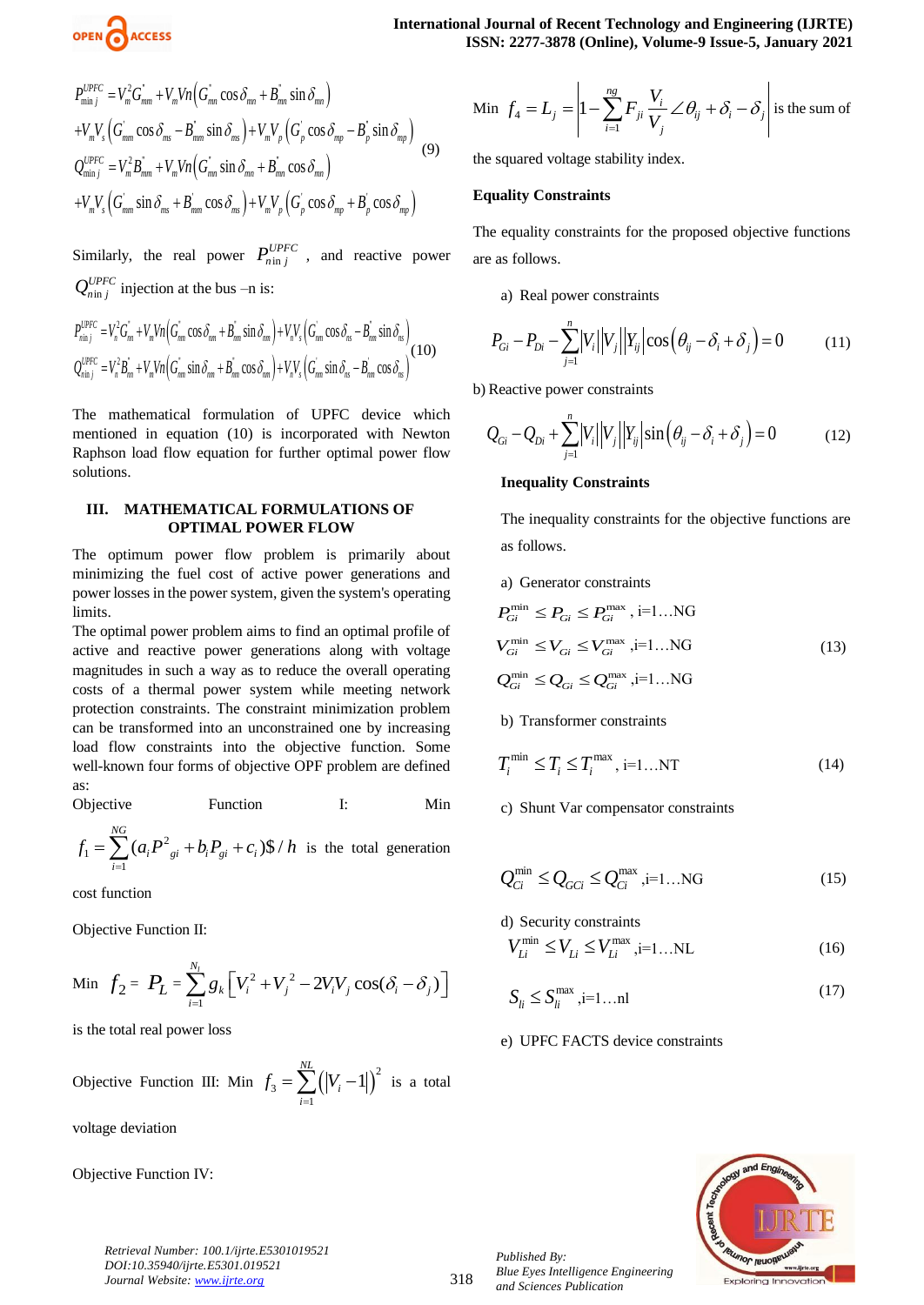UPFC voltage magnitude and angles constraint

$$
V_p^{\min} \le V_p \le V_p^{\max}
$$
  
\n
$$
\delta_p^{\min} \le \delta_p \le \delta_p^{\max}
$$
  
\n
$$
V_s^{\min} \le V_s \le V_s^{\max}
$$
  
\n
$$
\delta_s^{\min} \le \delta_s \le \delta_s^{\max}
$$
 (18)

#### **IV. PROPOSED MULTI-POPULATION BASED MODIFIED JAYA (MMPJ) ALGORITHM**

The JAYA algorithm is the most powerful meta-heuristic optimization algorithm for solving non-linear equations. Form the literature; the JAYA algorithm is applicable for optimal power flow solution to solve the Objective of fuel cost of generation, active power loss, sum of voltage deviation, and voltage stability index parameters.

Therefore, in this paper, the Multi Population-based Modified Jaya (MPMJ) algorithm was applied for the known objective function with UPFC device. The modified JAYA algorithm with multi-population has overcome the drawback of the original JAYA algorithm. Hence, the modified JAYA algorithm is derived by changing the original JAYA algorithm's mathematical equation to update into the solution of equation (19). Multi-Population based methods can solve real-world optimization problems in all disciplines. In this paper, we applied the subpopulation number based Multi Population methods for the modified JAYA algorithm. The multi-population Modified JAYA algorithm is shown in Figure 3.

gure 3.  
\n
$$
X^{'}_{j,k,i} = X_{j,k,i} + r_{i,j,i}[(X_{j,best,i}) - (\vert X_{j,k,i} \vert)] - r_{2,j,i}[(X_{j,worst,i}) - (\vert X_{j,k,i} \vert)] \tag{19}
$$

In the proposed modified JAYA algorithm, an elite member in the population acts as a reference to other population members to boost their positions near the best-known position. For the proposed modified Jaya algorithm, the mathematical equation can be shown in equation (20).

can be shown in equation (20).  
\n
$$
X'_{j,k,i} = X_{j,k,i} + r_{i,j,i}[(X_{j,worst,i}) - (\big|X_{j,k,i}\big|)] - L * r_{2,j,i}[(\big|X_{j,k,i}\big|^2) - (X_{j,best,i})]
$$
 (20)

Where L is a coefficient determined in each iteration as follows:

**if** rand  $> 0.5$  then  $L = 1$ ;

**else** L=-1;

**end**. Since the rand value the number between 0 and one.

The multi population-based algorithm is mostly applicable to control population diversity.

The characteristics of a multi population-based Algorithm are useful in the following ways [5].

- $\triangleright$  The overall diversity of the population is maintained by grouped population based on the similarities at all
- $\triangleright$  Having the ability to search in various regions
- $\triangleright$  The population-based optimization algorithm is easily compatible with the multi-population method

In general, selecting the number of a subpopulation is a very critical issue in this multi-population-based algorithm.

*Retrieval Number: 100.1/ijrte.E5301019521 DOI:10.35940/ijrte.E5301.019521 Journal Website: www.ijrte.org*

From Figure 3, the algorithm steps for the multi-population algorithm can be explained in the following steps

Step 1: Fix the number of population or initial population (p), design variables, and maximum termination values

Step 2**:** Calculate the initial solution for the objective function (fuel cost of generation, active power loss in the transmission line, sum of voltage deviation, and voltage stability index) by considering the equality and inequality constraints.

Step 3**:** Divide the population into subpopulation based on the quality of the solution according to the test solution of the objective function (i.e., initially, the value of m=2 is considered)

Step 4: The multi population-based modified Jaya algorithm equation to modify the solution in each group autonomously for each subpopulation. The modified solution is accepted if the new solution is better than the old solution.

Step 5: Combine the entire sub solution, check whether the Objective (best before) is better than the Objective (best after). Objective (best before) is the best solution for the entire population and Objective (best after) is the current best solution in the entire population. If the value of Objective (best after) is better than the value of Objective (best before), m is increased by 1 (i.e.,  $m=m+1$ ) algorithm needs more exploration feature. Otherwise, m is decreased by 1 (i.e., m= m-1) as the algorithm needs to be more exploitive than explorative.

Step 6: Check the stopping condition(s). If the search process has reached the maximum number of iterations, then terminate the loop and report the solution. Otherwise, go to step 3, and re-divide the population, and repeat some process.

Generally, the pseudo-code of the multi-population based algorithm discussed in the following [8].

Initialized the total population (n), design variable, and maximum number iteration (Nmax), where the maximum number of functions evacuations.

Generate the initial objective function solution and set current generation j=1

**While** j<Max

 $j=j+1$ ; then divide the population into m subpopulation based on the objective function's quality and several design variables.  $P_1, P_2, P_3...P_m$ 

For  $k=1$ :m, Identify the best and worst solution among  $P_k$ 

**For** L=1: round ( $\overline{P}$ )  $\binom{m}{m}$ ,  $P_{k,L}$  modify the solution's parameters

using a modified JAYA algorithm equation (2).

**End for** 

**If** 
$$
O(P_{k,L})
$$
 better than  $O(P_{k,L})$   $P_{k,L} = P_{k,L}$ ,

**Else**,  $P_{k,L} = P_{k,L}$ 

**End if** 

**End for**, merge the entire sub-population  $(P_1, P_2, P_3...P_m)$ into P

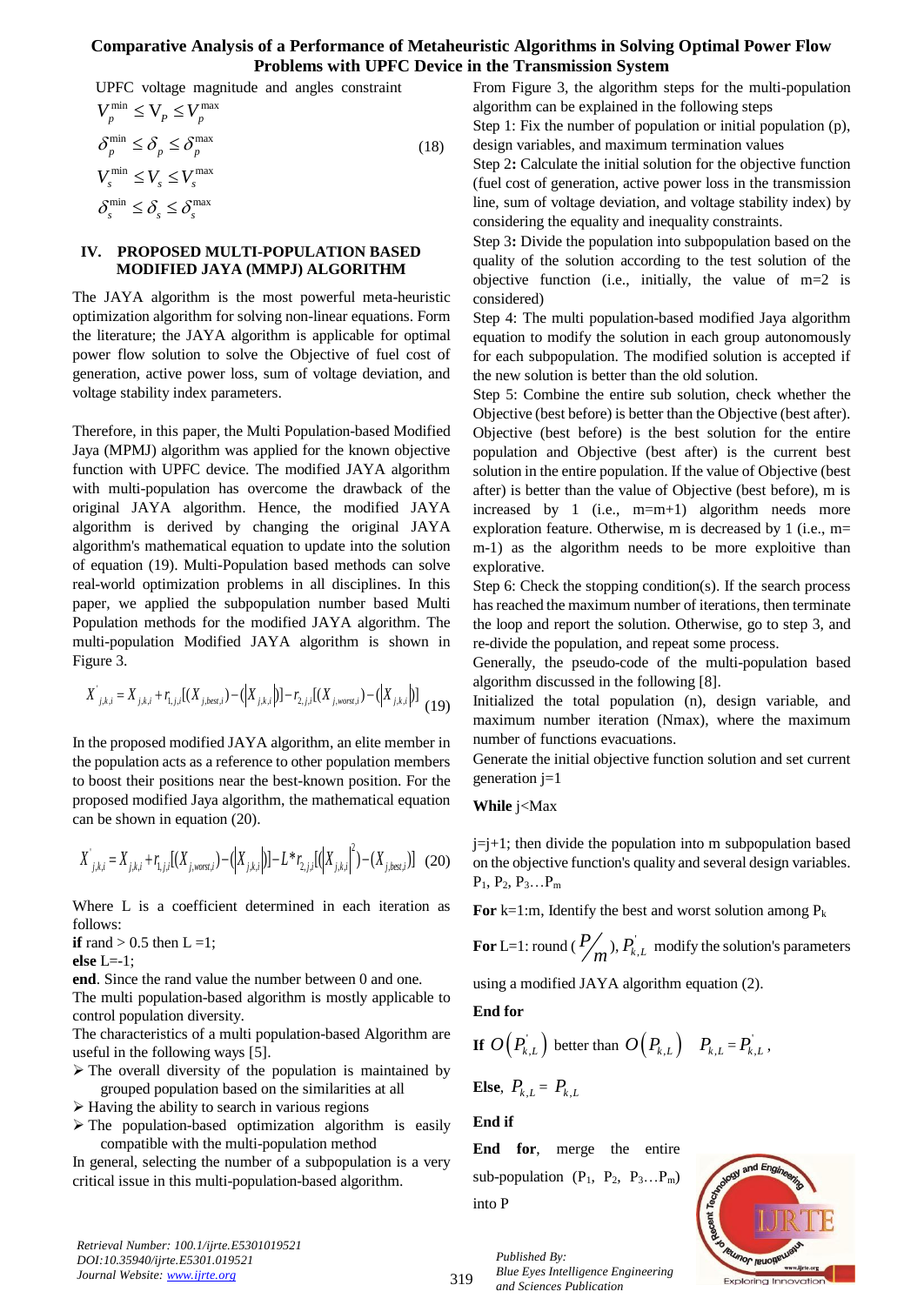

**Else if**  $m > 1, m = m-1$ 

# **End if**

# **End while**





**Implementation steps of the proposed MPMJ algorithm to OPF without and with UPFC device**:

the number of population (N), design variable (D), and a maximum number of iteration (Itermax) for MPMJ are chosen and are declared.

Step 1: Initialize the number of population and design variable

The Multi Population-based Modified Jaya algorithm is parameterless. There is no tunning parameter, only initialize

*Retrieval Number: 100.1/ijrte.E5301019521 DOI:10.35940/ijrte.E5301.019521 Journal Website: www.ijrte.org*

*Published By: Blue Eyes Intelligence Engineering and Sciences Publication* 



320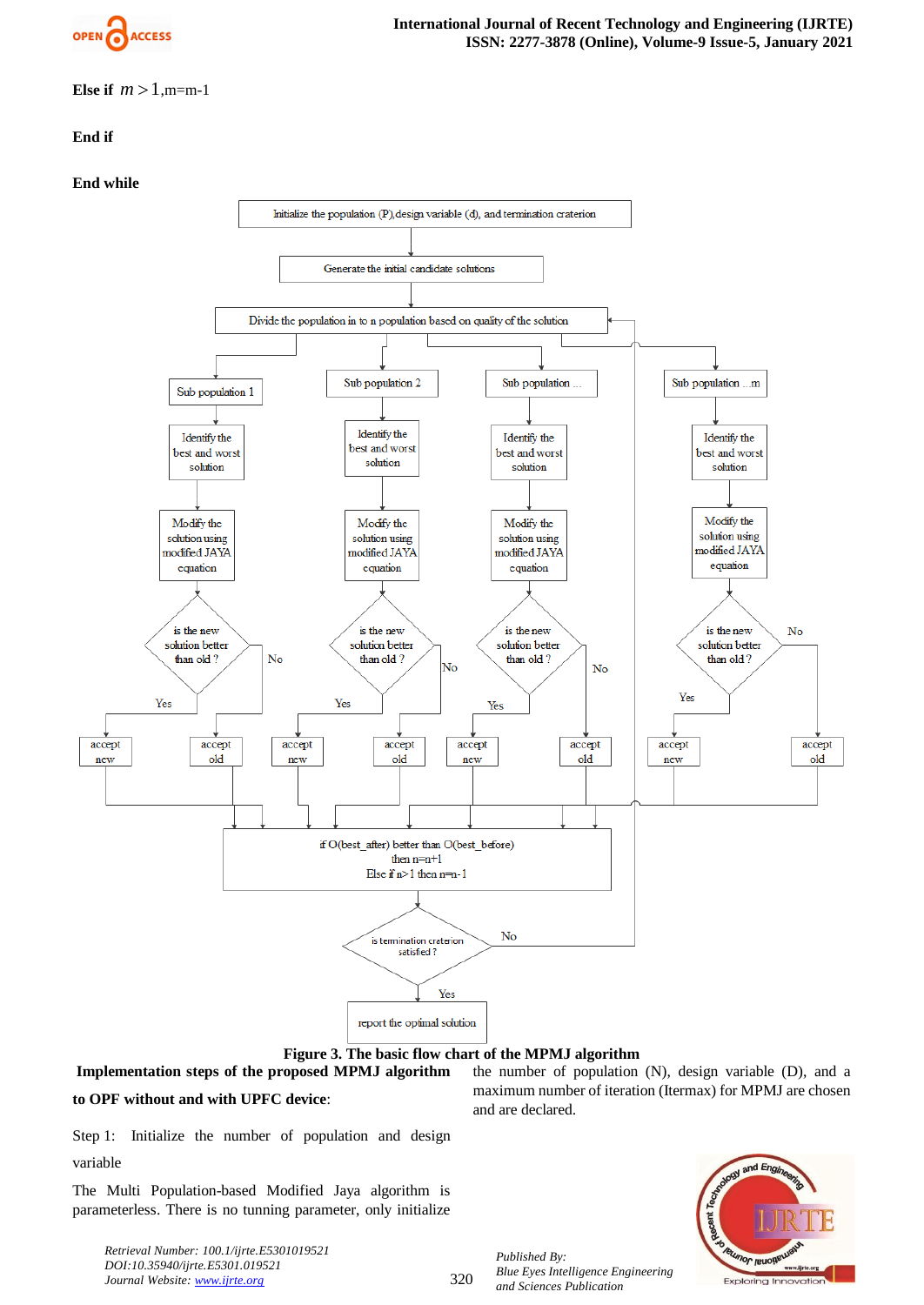,

,

,

,

Step 2: Declaration of data

The data such as bus data, line data, tap setting of regulating transformer, load data, generator information data, and UPFC device locations are declared.

Step 3: Initialization

Generation count set to, iter=0, Initialize a set of random values for real power generation, generator voltages, transformer tap settings, and reactive power injections of population NP within acceptable range using the equation below:  $max$  –  $P^{min}$ ) +  $P^{min}$ 

below:  
\n
$$
P_{G,0} = rand(0,1).(P_{Gi}^{max} - P_{Gi}^{min}) + P_{Gi}^{min}
$$
\n
$$
P_{Gi}^{min} \leq P_{Gi} \leq P_{Gi}^{max}, i = 1, ..., ng
$$
\n
$$
V_{G,0} = rand(0,1).(V_i^{max} - V_i^{min}) + V_i^{min}
$$
\n
$$
V_i^{min} \leq V_i \leq V_i^{max}, i = 1, ..., ng
$$
\n
$$
T_{G,0} = rand(0,1).(T_i^{max} - T_i^{min}) + T_i^{min}
$$
\n
$$
T_i^{min} \leq T_i \leq T_i^{max}, i = 1, ..., nt
$$
\n
$$
Q_{G,0} = rand(0,1).(Q_i^{max} - Q_i^{min}) + Q_i^{min}
$$
\n
$$
Q_{Ci}^{min} \leq Q_{Ci} \leq Q_{Ci}^{max}, i = 1, ..., cs
$$
\n
$$
X_0 = [P_{G,0}, V_{G,0}, T_{G,0}, Q_{G,0}]
$$

- Step 4: Run the Newton-Rapson load flow without and with UPFC device with this initial population to check the feasibility of the solution and satisfaction of equality an inequality constraint.
- Step 5: Allocate the UPFC device on the weakest bus. The weakest bus is determined using the voltage stability index. The value of the voltage stability index approach to one or beyond one becomes a weak bus. Similarly, as the bus stability index is near to zero, the system becomes stable, and no need for compensation.
- Step 6: Define the objective function to be optimized individually, given below.

$$
f_{1} = F(P_{G}) = \sum_{i=1}^{n_{g}} (a_{i}P_{Gi}^{2} + b_{i}P_{Gi} + c_{i})
$$
  
\n
$$
f_{2} = P_{L} = \sum_{i=1}^{N_{i}} g_{k} \left[ V_{i}^{2} + V_{j}^{2} - 2V_{i}V_{j} \cos(\delta_{i} - \delta_{j}) \right]
$$
  
\n
$$
f_{3} = L_{j} = \left| 1 - \sum_{i=1}^{n_{g}} \overline{F}_{ji} \frac{\overline{V}_{i}}{\overline{V}_{j}} \right|_{1}
$$
  
\n
$$
f_{4} = V D = \sum_{i=1}^{n_{b}} (|V_{i} - 1|)^{2}
$$

- Step 7: Run the power flow application for each candidate solution with the UPFC device for all objective functions.
- Step 8: Identify the best and worst solutions among the candidate solutions.

Step 9: Based on the value of best and worst conditions, modify all the candidate solutions, the proposed multi population-based modified Jaya algorithm modifications

*Retrieval Number: 100.1/ijrte.E5301019521 DOI:10.35940/ijrte.E5301.019521 Journal Website: www.ijrte.org*

expressed using the modified equation. Based on the flow chart in Figure 3, and pseudo-code of multi-population, divide the population into subpopulation, compare the new solution with the old solution for each subpopulation, and finally identify the best discarded the worst solution.

Step 10: For all updated solutions, if any control variable is beyond the limits, replace the values within the maximum or minimum limits.

Step 11: Run the Newton-Raphson load flow method without and with the UPFC device with these modified control variables to check the feasibility of the solution and satisfaction of equality and inequality constraints. Calculate the objective function values and add the penalty functions to the objective function if the limit's volitation uses penalty function equation.

Step 12: For each solution, compare the objective function from the previous values and the updated solution. Accept the updated solution is that the values are better than the previous values. Otherwise, keep the previous solution

Step 13: The program terminates if the termination criterion is achieved, else the program continues from step 8.

#### **V. RESULT AND DISCUSSION**

The effectiveness of the metaheuristic TLBO, JAYA, and proposed MPMJ Algorithm without, and with UPFC device are examined on the standard IEEE-57 bus system to test the system for OPF problems. The optimal allocation of the UPFC device on the transmission line is selected using the Analytical Hierarchy Process (AHP) method. The proposed algorithm's simulation results under different objective functions are compared with other Metaheuristic algorithms and intelligent methods from the recent literature. The voltage magnitudes (V) and phase angles (δ) of the power system are initialized randomly within the specified limits. The limits of voltage magnitudes at the shunt and series converter, real and reactive power reference is obtained from reference [4]. All the optimization programs are coded in MATLAB 2015a programming language and run on a 1.19 GHz personal computer with 8 GB RAM.

The proposed method is tested under normal operating conditions. Under this operating condition, the optimal power flow simulations are carried out without and with the UPFC device at five selected buses. Finally, the overall best location of the UPFC device is obtained using the Analytical Hierarchy Process (AHP) methods. In each case study, each objective function is optimized individually. Also, the obtained results are compared with those reported in the literature. The case studies for simulation are as follows under normal operating conditions:

Case I: Single-objective optimization without UPFC device

Case II: Single-objective optimization with UPFC device at the selected locations

Case III: Application of AHP methods for determination of the optimal location of UPFC device

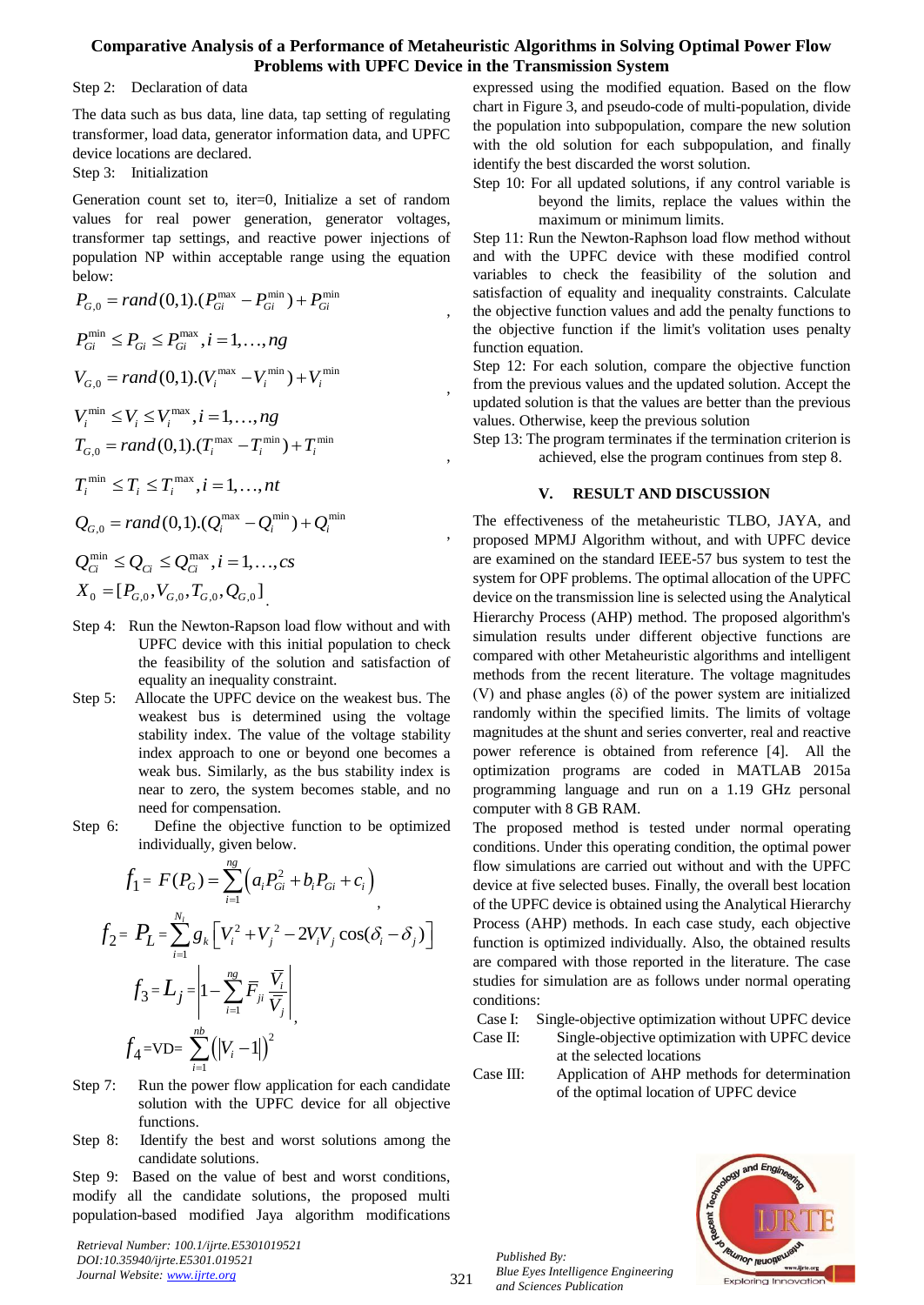

#### **a. Case I: Single-objective optimization without UPFC device**

In this section, the proposed comparison techniques of optimal power flow solutions are evaluated using the IEEE-57 bus system. There is a lot of optimization algorithm in the literature review to solve the optimal power flow solution. In this paper, compare to the metaheuristics TLBO, JAYA, and proposed MPMJ algorithm in terms of getting optimal values of the objective functions (minimizing of fuel cost of the generator, minimizing of active power loss, the sum of voltage deviation improvement, and enhancement of voltage stability index on the bus), and convergence characteristics for the IEEE-57 bus system.

In each case study, 10 test runs were performed for solving the OPF problems.

Figures 5 (a)-(d) shows the variations of total fuel cost of the generator, active power losses, sum of bus voltage deviation, and voltage stability index for the original power system without connecting any UPFC device IEEE-57 bus system. It is seen from Figures 5 (a)- 5(d), it can be observed that the proposed MPMJ algorithm reaches the best solution within a few numbers of iterations under all objective functions. This shows the convergence reliability of the proposed MPMJ algorithm.

Figure 5(a) shows the convergence of fuel cost of generation of the IEEE 57-bus test system under normal operating conditions. The minimum costs obtained using TLB, JAYA, and proposed MPMJ algorithms are 41622\$/hr, 41619\$/hr, and 41614\$/hr, respectively. Figure 5(b) shows the convergence of total real power loss of the IEEE 57-bus system under normal operating conditions. The minimum power losses obtained using TLBO, JAYA, and proposed MPMJ algorithms are 0.1521p.u, 0.1481pu and 0.1480pu respectively. Figure 5(c) shows the convergence of the sum of voltage deviation of the IEEE 57-bus system under normal operating conditions. The minimum sum of voltage deviation obtained using TLBO, JAYA, and proposed MPMJ algorithms are 1.0111p.u, 0.8561pu and 0.701pu respectively. Figure 5(d) shows the convergence of voltage stability index the IEEE 57-bus system under normal operating conditions. The minimum of voltage stability index obtained using TLBO, JAYA, and proposed MPMJ algorithms are 0.2651p.u, 0.2578p.u and 0.2467p.u, respectively. From Figures 5(a)- 5(d), it can be observed that the proposed MPMJ algorithm reaches the best solution within a few numbers of iterations under all objective functions of the IEEE 57-bus system without UPFC device.

Table. 5 summarized all objective function results in comparisons with recent literature. From Table 5, it is clear that the proposed method can achieve better results concerning other algorithms. These values are not negligible because of the continuous operations of power dispatch throughout the years.

#### **b. Case II: Single-objective optimization with UPFC device at the selected locations**

The proposed MPMJ algorithm is applied for solving the optimal power flow problems subjected to different equality and inequality constraints with the location of the UPFC device in the selected buses under normal operating

*Retrieval Number: 100.1/ijrte.E5301019521 DOI:10.35940/ijrte.E5301.019521 Journal Website: www.ijrte.org*

conditions. The selected locations of UPFC are the lines 9-13,9-12,56-41,9-10 and 54-55. These locations are taken based on the first five maximum voltage stability index of the lines from the transmission line's steady-state values. The value of the voltage stability index at lines 9-13,9-12,56-41,9-10, and 54-55 is 0.1747, 0.1667, 0.1652,0.1649, and 0.1402 respectively. The line stability index for all the transmission line is shown in Figure 4.

The proposed MPMJ algorithm is applied for solving the OPF problem with four different objective functions. In each case study, four sets of 10 test runs were performed for solving the OPF problems under normal operating conditions. All the solution satisfies the constraints on reactive power generation limits and line flow limits.

Table 1 gives the total fuel cost of generation, total real power loss, voltage stability index, and the sum of voltage deviation with the UPFC device at the selected locations for IEEE-57 bus. Table 1 shows that each candidate bus has given minimum attributes (objective function value) as the best value compared to optimization without the UPFC device. Also, from Table 1, it can be observed that under normal conditions, the optimal value for the cost of generation is 41606\$/hr at line 54-55, the optimal value for power loss is 0.1019pu at line 9-13, the optimal value for voltage stability index is 0.221 at line 56-41, an optimal value for the sum of voltage deviation is 0.6pu at line 56-41. With this, one can say that under normal conditions, optimal values of four attributes are obtained at different alternatives. Therefore, it is tough to differentiate the best option from considered five alternatives that operate the power transmission system more effectively and efficiently. Hence, for achieving a result that meets some objectives, it is necessary to use the Analytical Hierarchy Process method. Thus, after solving the OPF problem for different alternatives of the objective functions/attributes, these values are given as input to AHP methods to select the best location for UPFC installation in the IEEE 57-bus test system.



**Figure 4. Line stability index for the IEEE-57 bus system c. Case III: Application of AHP methods for** 

**determination of the optimal location of UPFC device** To get the optimal operation of the power system within the constraint, the selection of the best location of FACTS devices plays an essential role in the process of the power system. Therefore, different techniques are explained in the literature to select the best position of FACTS devices.

*Published By: Blue Eyes Intelligence Engineering and Sciences Publication* 



322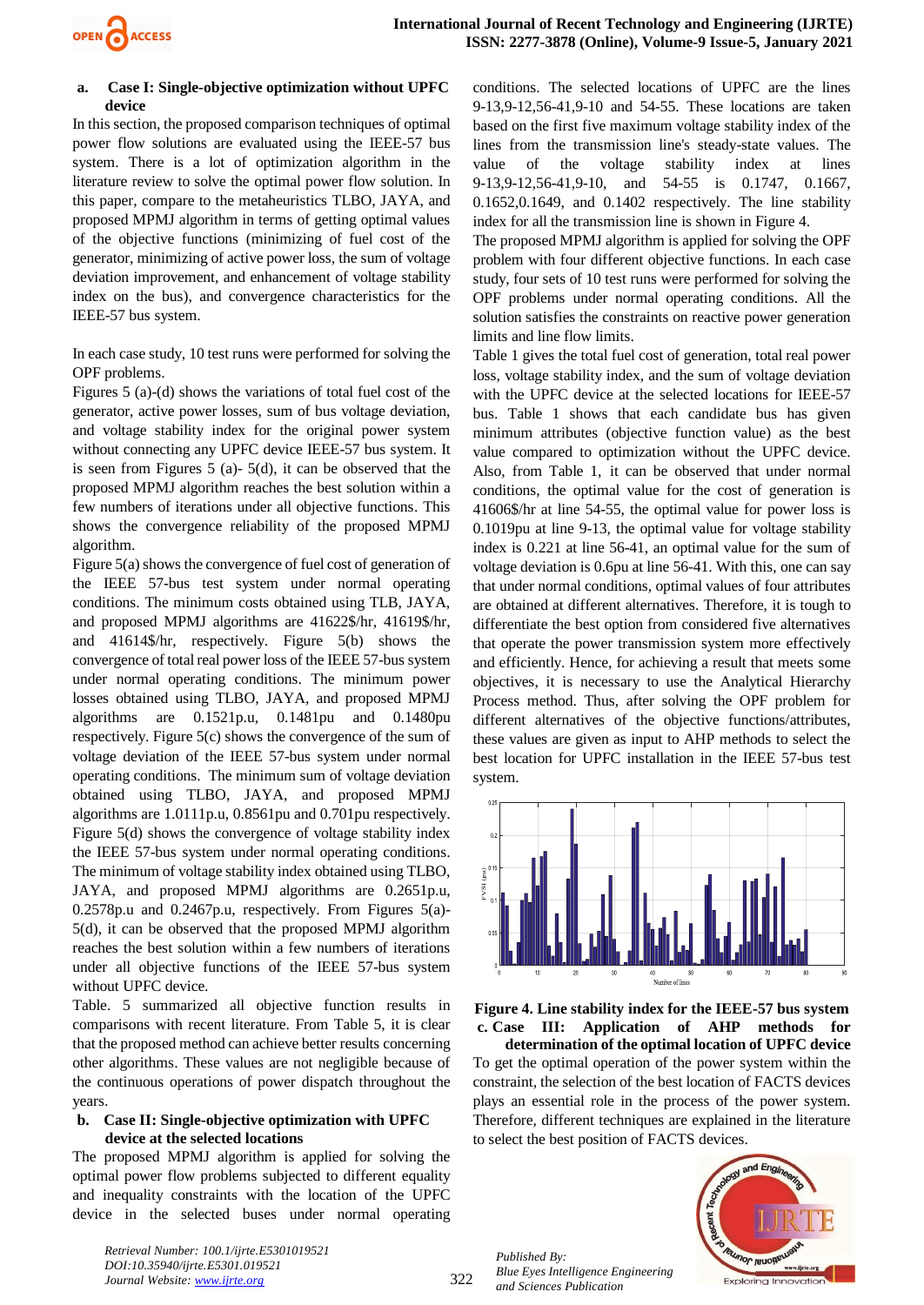Still, the methods are their advantages, and the disadvantages depend on the system's optimal operation. In this paper, the Analytical Hierarchy Process (AHP) is used to select the UPFC FACTS device's best position since the AHP methods considered all the four objectives of fuel cost of the generator, active power loss, sum of bus voltage deviation, and voltage stability index.Thus, the AHP method is applied to differentiate the best alternative out of five considered alternatives. The optimal power flow solution is displayed in Table 1 for five weakest lines using the proposed MPMJ algorithm, since as compared in Table 6 with TLBO, and JAYA, the proposed MPMJ algorithm-based result is the most optimal.

The OPF results with the UPFC device are shown in Table 1 used as a decision matrix for the system and then given as an input to the AHP method. From Table 1, one or two alternatives provide the best value when compared to optimization with UPFC located at other alternatives. The pairwise comparison matrix given in Table 2 determines the preference of each attribute over another. In pairwise comparison Table 2, diagonal elements are taken as 1, which means objectives are of equal importance. The upper diagonal elements of the matrix have been taken by giving preferences to the attributes, and the lower diagonal elements of the matrix have been taken as a reciprocal of the upper diagonal elements of the matrix. In upper diagonal elements of the matrix, the first-row second column is taken as 2, which means that the cost attribute is the intermediate values of the power loss attribute. The first row third and fourth columns are taken as 3 that means that cost attribute is slightly more important than values of the sum of squared voltage stability index and total voltage deviation attributes. Similarly, the second-row third column is taken as 2, which means the power loss attributes the sum of squared voltage stability index intermediate values. The second-row fourth column is taken as 5, which means the power loss attribute is more important than values of the total voltage deviation attribute. Finally, the third-row fourth column is taken as 2 mean the voltage stability index value is the intermediate of voltage deviation.

From the Table 3, it is observed that 39.05% percentage of priority is given to the cost attribute, 27.61% per cent priority is given to the power loss attribute, 19.53% per cent priority is given to the voltage stability index, and 13.81% is given to the sum of voltage deviation attributes. Table 3 shows that the total fuel cost of generation is the essential criterion or attribute. The second most important criterion is the total real power loss. The third most important criterion is the voltage stability index and the least importance given to the voltage deviation attribute. This weight matrix or eigenvector determines the relative ranking of alternatives under each criterion.

Table 3 shows that the sum of all priority vector attributes is one and the Priority vector displays relative weights of the items we compare. Since the ration of consistency is less than 10%, it is appropriate, and the method is observable for optimal values of the proposed objective function.

Table 4 shows the relative ranking of alternatives under five objective functions: the minimization of fuel cost of the generator, minimizing the sum of voltage deviation, minimizing active power loss, and enhancing the voltage

*Retrieval Number: 100.1/ijrte.E5301019521 DOI:10.35940/ijrte.E5301.019521 Journal Website: www.ijrte.org*

stability index by the AHP method. Therefore, from this, one can say that the AHP method under normal operating condition gives rank one to the alternative line 54-55 for the UPFC location to the IEEE-57 bus system. So, it is considered as an optimal location for UPFC device among the lines considered for the system, and this gives the highest benefits to the power system operation in terms of performance parameters.

From Table 6, under normal load case, it is clear that the control setting corresponding to the OPF with cost minimization with the UPFC device at line 54-55. The optimized fuel cost value using TLBO, JAYA, and proposed MPMJ algorithm is 41615\$/h, 41613\$/h, and 41606\$/h, respectively. The total active power loss enhancement from 0.1234pu by TLBO to 0.1198pu by JAYA, and 0.1110pu by MPMJ algorithm. The sum of voltage deviation improved 0.8946pu by TLBO to 0.7402pu by JAYA, and 0.6110pu by MPMJ algorithm. Similarly, the minimum voltage stability index is enhanced from 0.248pu by TLBO to 0.239pu by JAYA, and 0.228pu by MPMJ Algorithm. In Table 6 the convergence time for the OPF results without and with the UPFC device under normal operating conditions are also compared. The convergence characteristic of each objective function with UPFC at line 54-55 is shown in Figures  $6(a)$ - $6(d)$ , which shows smooth convergence to the optimum value without any abrupt oscillations for the best run under normal operating conditions respectively. Meanwhile, the optimal control variables settings for OPF without and with the UPFC device at line 54-55 under the normal operating condition for TLBO, JAYA, and proposed MPMJ algorithm



**Figure 5(a). Convergence characteristic of total fuel cost without UPFC device**



**Figure 5(b). Convergence characteristic of total active power loss without UPFC device**

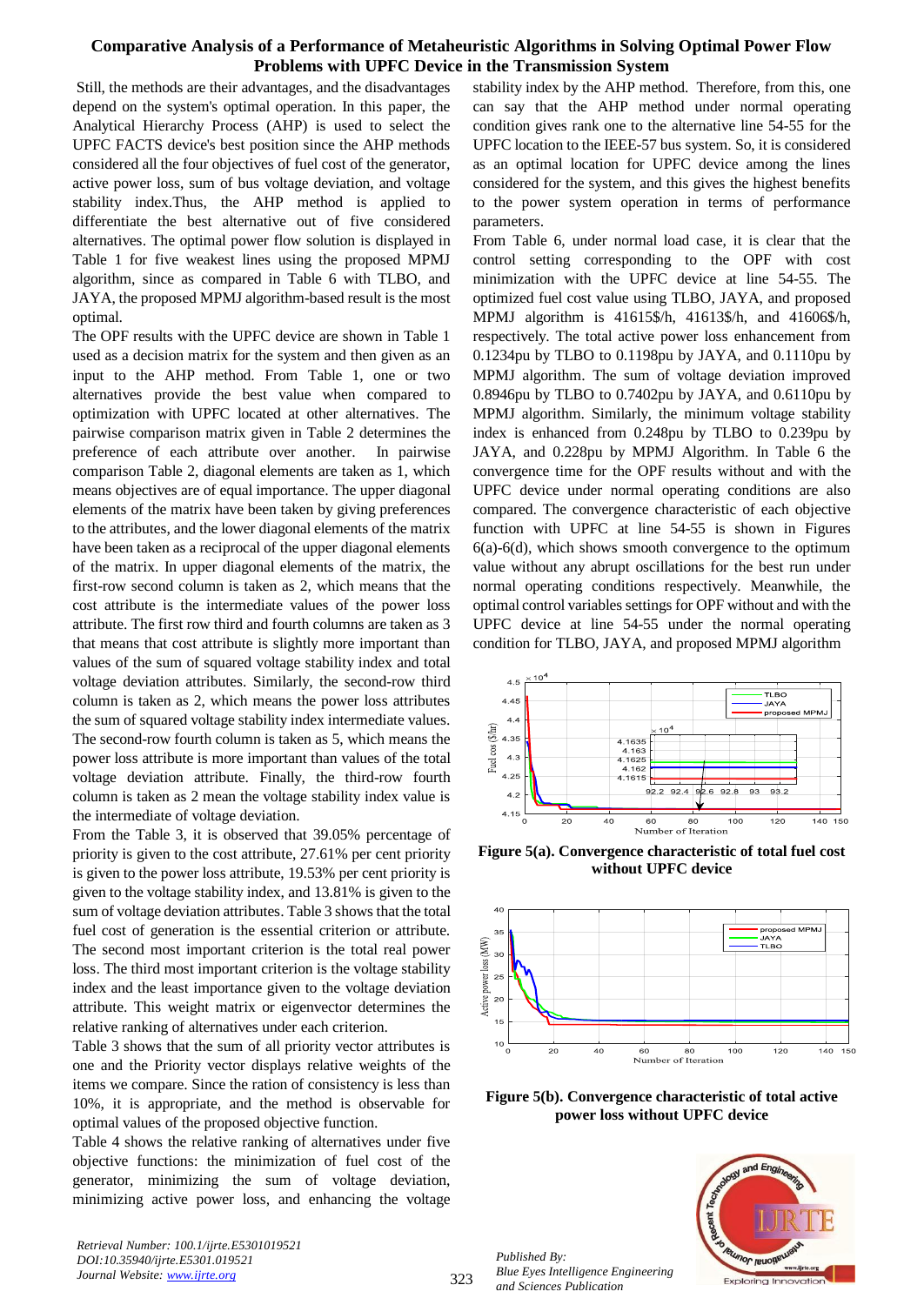



**Figure 5(c). Convergence characteristic of total voltage deviation without UPFC device**







**Figure 6 (a). Convergence characteristics of total fuel cost of the generation at the optimal location of UPFC at line 54-55**



**Figure 6 (b). Convergence characteristics of real power loss at the optimal location of UPFC at line 54-55**







**Figure 6 (d). Convergence characteristics of sum of squared voltage stability index at the optimal location of UPFC at line 54-55**

**Table 1. OPF results and decision table for the AHP method for IEEE-57 bus**

| Alternatives         |        | <b>Attributes</b>         |        |            |           |  |  |
|----------------------|--------|---------------------------|--------|------------|-----------|--|--|
| From                 | To bus | Fuel cost                 | Power  | <b>VSI</b> | <b>VD</b> |  |  |
| bus                  |        | $(\frac{\mathcal{S}}{h})$ | loss   | (pu)       | (pu)      |  |  |
|                      |        |                           | (pu)   |            |           |  |  |
| 9                    | 13     | 41606.4                   | 0.1019 | 0.233      | 0.648     |  |  |
| 9                    | 12     | 41608.2                   | 0.136  | 0.235      | 0.609     |  |  |
| 56                   | 41     | 41607.0                   | 0.1210 | 0.221      | 0.60      |  |  |
| 9                    | 10     | 41606.8                   | 0.1333 | 0.241      | 0.602     |  |  |
| 54                   | 55     | 41606.0                   | 0.11   | 0.228      | 0.611     |  |  |
| muanti turkiya muang |        |                           |        |            |           |  |  |

**Table 2. Pairwise comparison matrix for attributes for IEEE-57 bus**

| 11111 v 1 vuv |                   |       |            |    |  |  |  |  |
|---------------|-------------------|-------|------------|----|--|--|--|--|
| Objective     | <b>Attributes</b> |       |            |    |  |  |  |  |
|               | Fuel              | Power | <b>VSI</b> | VD |  |  |  |  |
|               | cost              | loss  |            |    |  |  |  |  |
| Fuel cost     |                   |       |            |    |  |  |  |  |
| Power loss    | 0.5               |       |            |    |  |  |  |  |
| VSI           | 0.33              | 0.5   |            |    |  |  |  |  |
|               | 0.33              |       | 0.5        |    |  |  |  |  |

**Table 3. Weight matrix and value of attributes for IEEE-57 bus**

| <b>Attributes</b> | Weightage | Subjective    | Assigned |
|-------------------|-----------|---------------|----------|
| Fuel cost         | 0.3905    | measurement   | values   |
|                   |           | of attributes |          |
| Power             | 0.2761    | Eigen value   | 4.1213   |
| loss              |           |               |          |
| <b>VIS</b>        | 0.1953    | Consistency   | 0.0404   |
|                   |           | index         |          |
| VD                | 0.1381    | Consistency   | 0.0454   |
|                   |           | ratio         |          |

**Table 4. Weakest bus ranking by AHP methods for IEEE-57 bus**

| $\mathbf{v}$ , vur |        |             |  |  |  |  |  |
|--------------------|--------|-------------|--|--|--|--|--|
| From bus           | To bus | AHP ranking |  |  |  |  |  |
|                    |        |             |  |  |  |  |  |
|                    |        |             |  |  |  |  |  |
|                    |        |             |  |  |  |  |  |
|                    |        |             |  |  |  |  |  |
|                    |        |             |  |  |  |  |  |



*Retrieval Number: 100.1/ijrte.E5301019521 DOI:10.35940/ijrte.E5301.019521 Journal Website: www.ijrte.org*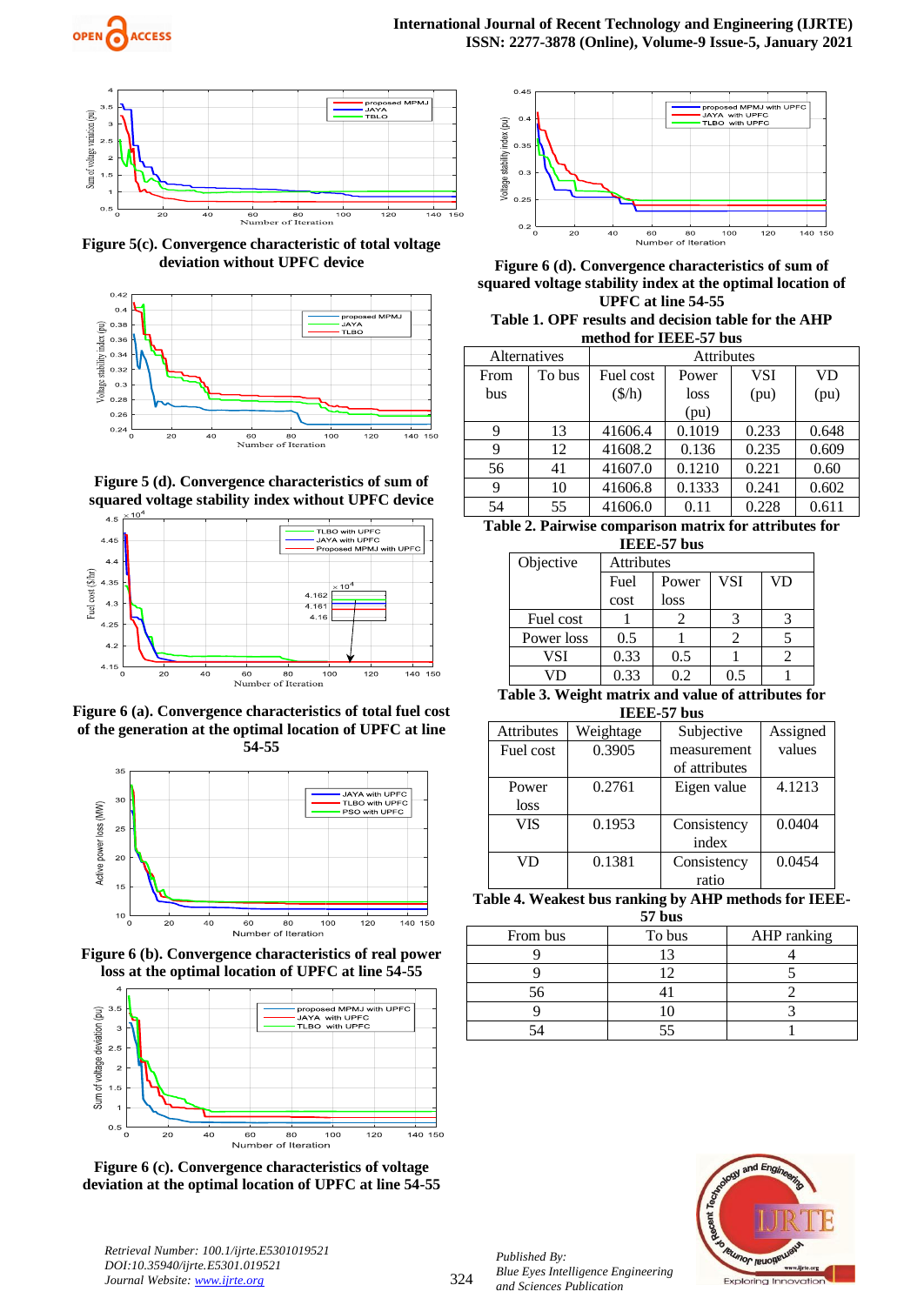| Table 5. Comparison of proposed MPMJ algorithm   |                        |         |                   | MOALO     | 41623.1352   | 14.81      | 0.830     | NR.    |        |
|--------------------------------------------------|------------------------|---------|-------------------|-----------|--------------|------------|-----------|--------|--------|
| without and with UPFC device with recent methods |                        |         |                   |           |              |            |           |        |        |
| Algorithm                                        | Fuel cost              | Real    | Voltage           | L-Index   | $[12]$       |            |           |        |        |
|                                                  | $(\frac{\sqrt{h}}{h})$ | power   | Deviation         |           | <b>FCGCS</b> | 41666.6316 | <b>NR</b> | 0.7507 | 0.2742 |
|                                                  |                        | loss    | (p <sub>u</sub> ) |           | $[13]$       |            |           |        |        |
|                                                  |                        | (MW)    |                   |           | Proposed     | 41614      | 14.8      | 0.7011 | 0.2463 |
|                                                  |                        |         |                   |           | <b>MPMJ</b>  |            |           |        |        |
| AMO $[5]$                                        | 41679.83               | 15.955  | 0.7582            | NR.       |              |            |           |        |        |
| SSA[6]                                           | 41672                  | 11.321  | 0.7569            | 0.259     |              |            |           |        |        |
| <b>MSA</b> [7]                                   | 41673.72               | 15.0526 | NR.               | 0.27481   |              |            |           |        |        |
| <b>MVO</b> [8]                                   | 41678.084              | 15.1751 | NR.               | NR.       |              |            |           |        |        |
| <b>CRO</b> [9]                                   | <b>NR</b>              | 25.3584 | 1.1796            | 0.5784    |              |            |           |        |        |
| <b>ICEFO</b>                                     | 41706.1117             | 15.72   | 0.6798            | 0.2740    |              |            |           |        |        |
| $[10]$                                           |                        |         |                   |           |              |            |           |        |        |
| <b>CKHA</b>                                      | 41660.4657             | 15.45   | 0.7247            | <b>NR</b> |              |            |           |        |        |

# **Table 6. Performance parameters comparison for IEEE 57-bus test system without and with UPFC device at line 54-55**

| Algorithms              | Performance<br>parameters                  | Cost    |        | Power loss |          | <b>Voltage Deviation</b> |         | Voltage stability<br>index |         |
|-------------------------|--------------------------------------------|---------|--------|------------|----------|--------------------------|---------|----------------------------|---------|
|                         |                                            | without | with   | without    | with     | without                  | with    | without                    | with    |
| <b>TLBO</b>             | Fuel cost<br>$(\frac{\mathcal{S}}{\hbar})$ | 41622   | 41615  | 43000      | 42364.3  | 42248                    | 42156   | 42080                      | 42058   |
|                         | Real power<br>loss(pu)                     | 0.172   | 0.166  | 0.1520     | 0.1234   | 0.19                     | 0.186   | 0.20                       | 0.194   |
|                         | $\Sigma$ Voltage<br>deviation(pu)          | 1.22    | 1.11   | 2.0595     | 1.984    | 1.0111                   | 0.8946  | 2.04                       | 1.984   |
|                         | L-index                                    | 0.4871  | 0.411  | 0.312      | 0.30     | 0.368                    | 0.3365  | 0.2651                     | 0.248   |
|                         | CPU time(s)                                | 628.3   | 634.5  | 696.5      | 704      | 620.6                    | 630     | 621.5                      | 627.5   |
| <b>JAYA</b>             | Fuel cost<br>$(\frac{\mathcal{S}}{\hbar})$ | 41619   | 41613  | 42908      | 42354.88 | 42228                    | 42137   | 42040                      | 42008   |
|                         | Real power<br>loss(pu)                     | 0.162   | 0.156  | 0.1481     | 0.1198   | 0.189                    | 0.1840  | 0.198                      | 0.192   |
|                         | $\Sigma$ Voltage<br>deviation(pu)          | 1.13    | 1.101  | 2.043      | 1.938    | 0.856165                 | 0.7402  | 2.012                      | 1.865   |
|                         | L-index                                    | 0.4671  | 0.406  | 0.302      | 0.289    | 0.3632                   | 0.3348  | 0.2578                     | 0.239   |
|                         | CPU time(s)                                | 617.3   | 623.5  | 685.5      | 693      | 609.6                    | 618.4   | 610.5                      | 616     |
| Proposed<br><b>MPMJ</b> | Fuel cost<br>$(\frac{\pi}{3})$             | 41614   | 41606  | 42906      | 42342.45 | 42216                    | 42127.8 | 42030.4                    | 42000.2 |
|                         | Real power<br>loss(pu)                     | 0.1601  | 0.154  | 0.148      | 0.1110   | 0.178                    | 0.1742  | 0.188                      | 0.1818  |
|                         | $\Sigma$ Voltage<br>deviation(pu)          | 1.111   | 1.0994 | 2.022      | 1.910    | 0.701096                 | 0.6110  | 1.986                      | 1.844   |
|                         | L-index                                    | 0.4571  | 0.401  | 0.3011     | 0.287    | 0.3582                   | 0.3339  | 0.2467                     | 0.228   |
|                         | CPU time (s)                               | 607.3   | 614    | 663.5      | 675.5    | 602.5                    | 610     | 608.4                      | 613     |

# **VI. CONCLUSION**

This paper solves optimal power flow with the UPFC FACTS device's inclusion using the proposed MPMJ algorithm. The proposed algorithm compares and presents Teaching Learning-based optimization and JAYA algorithms without and with UPFC FACTS device considering different objective functions under normal operation performance for system performance enhancement. Also, the performance of the

proposed algorithm compared with another algorithm in recent literature. The unified power flow controller (UPFC) is a versatile device capable of controlling the power system parameters corresponding voltage magnitude, phase angle and line impedance individually or in a combination.



*Retrieval Number: 100.1/ijrte.E5301019521 DOI:10.35940/ijrte.E5301.019521 Journal Website: www.ijrte.org*

[11]

325